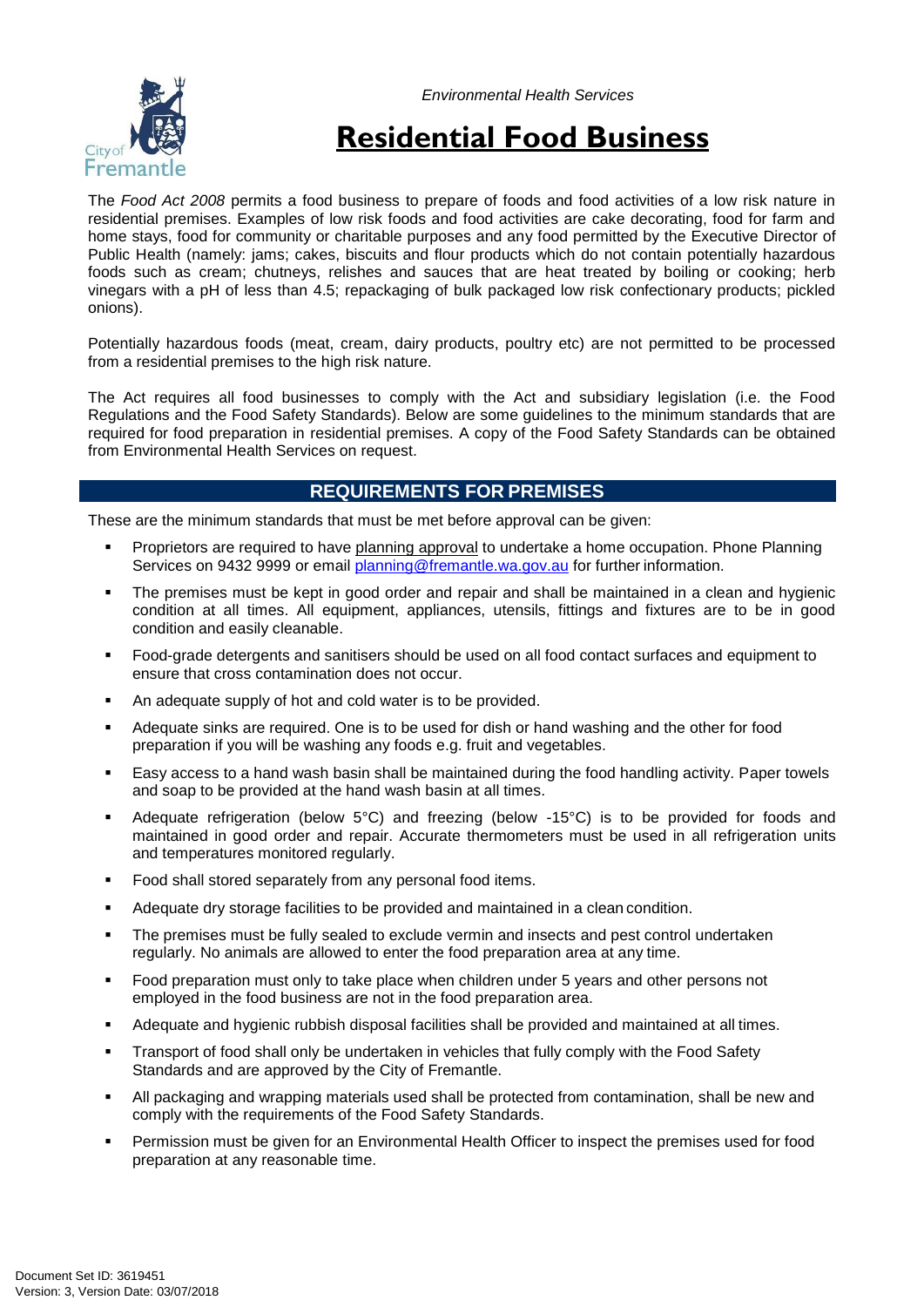# **REQUIREMENTS FOR FOOD HANDLERS**

Food handlers must have adequate food hygiene knowledge. This includes:

- Washing hands regularly before, during and after food handling, going to the toilet, leaving and entering the premises, smoking etc.
- Cloths and tea towels must not be used for drying hands. Hands must be adequately washed with liquid soap and dried with single-use paper towels.
- Using tongs or other utensils (not your bare hands) when handling food.
- Wearing a hat or appropriate hair covering at all times and ensuring that long hair is tied back.
- Wear appropriate protective clean clothing e.g. apron.
- Do not touch your nose, mouth, hair, etc prior to handling food without washing hands afterwards.
- Ensure cross contamination does not occur between raw and cooked or ready-to-eat foods. Use separate utensils when handling raw and cooked food.
- Store potentially hazardous or perishable food below 5°C (e.g. sandwiches) or above 60°C (e.g. pies).
- Defrost food only in the refrigerator or microwave. Food shall not be defrosted on the kitchen bench.
- Persons who are sick are not to enter the food preparation area at any time.
- No smoking is allowed by any person in the food handling area.
- All food is to be protected in sealed packages or containers while in transit from the place of preparation to the premises.
- All cloths, tea towels, etc., should be maintained in a clean condition and used solely for the purpose for which they were intended.
- Responsible adults should supervise juvenile food handlers.
- Keep the number of food handlers to a minimum while food is being prepared or cooked.

## **FOOB LABELLING**

- Labelling of food products is required to comply with the Food Standards Code. Refer Food Labelling **Guidelines**
- It's a good idea to keep records of ingredients' batches used to enable traceability, for example if an ingredient is recalled by another producer.

### **APPLICATION**

If you believe you have a low risk food or food activity, which may be considered suitable for home preparation then complete the application form available on the City of Fremantle website or from Environmental Health Services.

The Department of Health may be consulted should the City have any concerns on the risk of the food preparation activity.

### **If you have any queries please contact Environmental Health Services on (08) 9432 9999 or email [health@fremantle.wa.gov.au](mailto:health@fremantle.wa.gov.au)**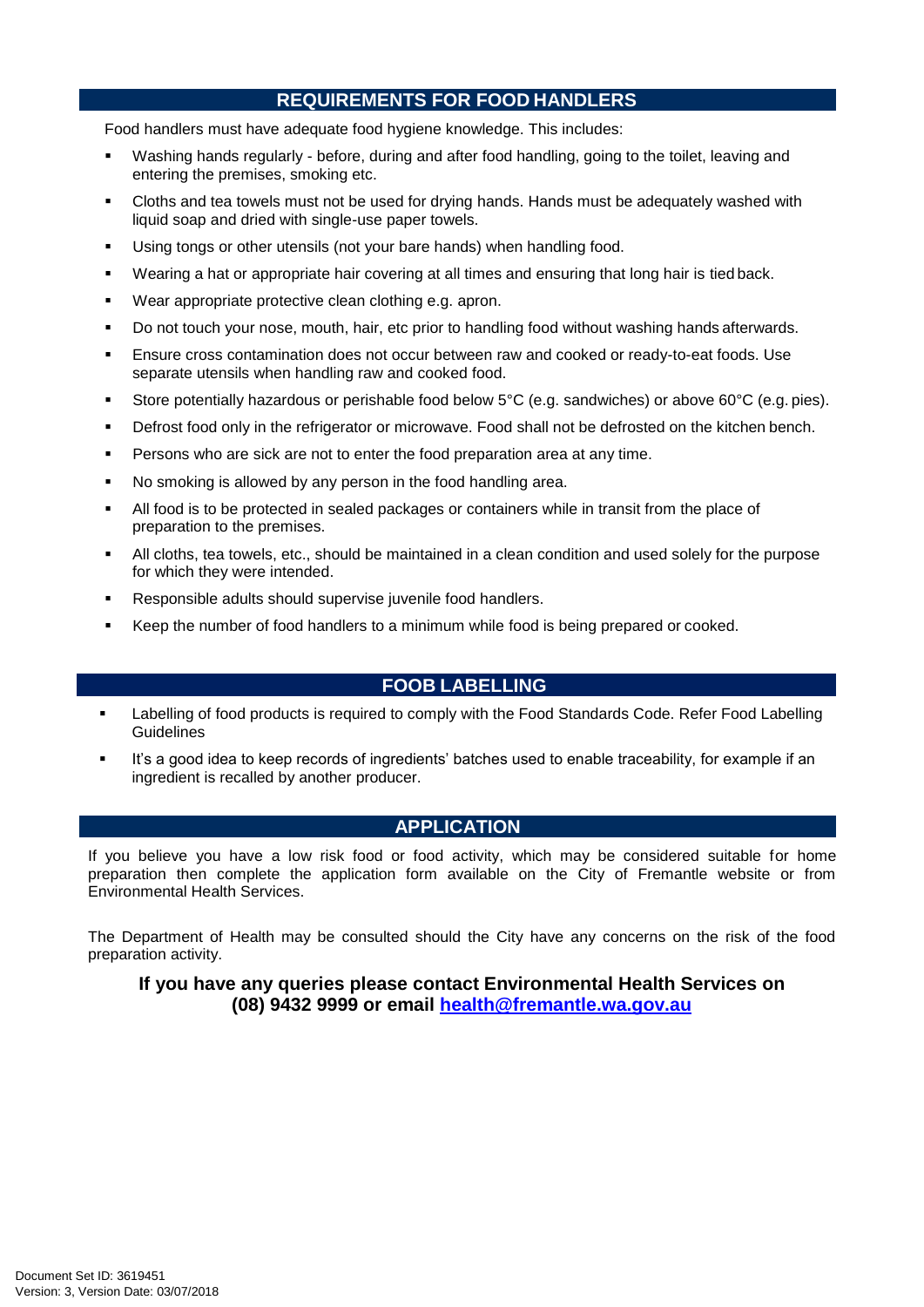

*Environmental Health Services* **Application to register a residential food**

**business**

#### **PROPRIETOR DETAILS**

| <b>HOME OCCUPATION DETAILS</b>                                                               |  |  |
|----------------------------------------------------------------------------------------------|--|--|
| Details any proposed alterations to the residence                                            |  |  |
|                                                                                              |  |  |
|                                                                                              |  |  |
|                                                                                              |  |  |
| How often will clients or customers be visiting the site                                     |  |  |
|                                                                                              |  |  |
| <b>NATURE OF BUSINESS</b>                                                                    |  |  |
| 1. Which category best describes your proposed home business?                                |  |  |
| Food Manufacturer   Food Transport                                                           |  |  |
| Food Packaging<br>$\Box$ Caterer                                                             |  |  |
| <b>Distributor</b><br>$\Box$ Charitable or community organisation                            |  |  |
| Family Day Care<br>$\Box$ Storage                                                            |  |  |
|                                                                                              |  |  |
| <b>DETAILS OF FOOD HANDLING ACTIVITIES</b>                                                   |  |  |
| 1. Which category of food product being produced?                                            |  |  |
| Home stay accommodation                                                                      |  |  |
| Food produced for community or charitable purposes                                           |  |  |
| Cakes, biscuits, flour products that do not contain potentially hazardous food such as cream |  |  |
| Cake decorating                                                                              |  |  |
| Jams                                                                                         |  |  |
| <b>Pickled Onions</b>                                                                        |  |  |
| Chutneys, relishes and sauces with a pH less than 4.5                                        |  |  |
| Repacking of low risk confectionary products                                                 |  |  |
|                                                                                              |  |  |
|                                                                                              |  |  |

Please note, if your proposed business

- will utilise areas additional to the kitchen area; and/or
- will employ people that are not members of the occupier's household; and/or
- will require deliveries or clients/customers visiting the residence; and/or
- requires any form of external change to the appearance of the residence.